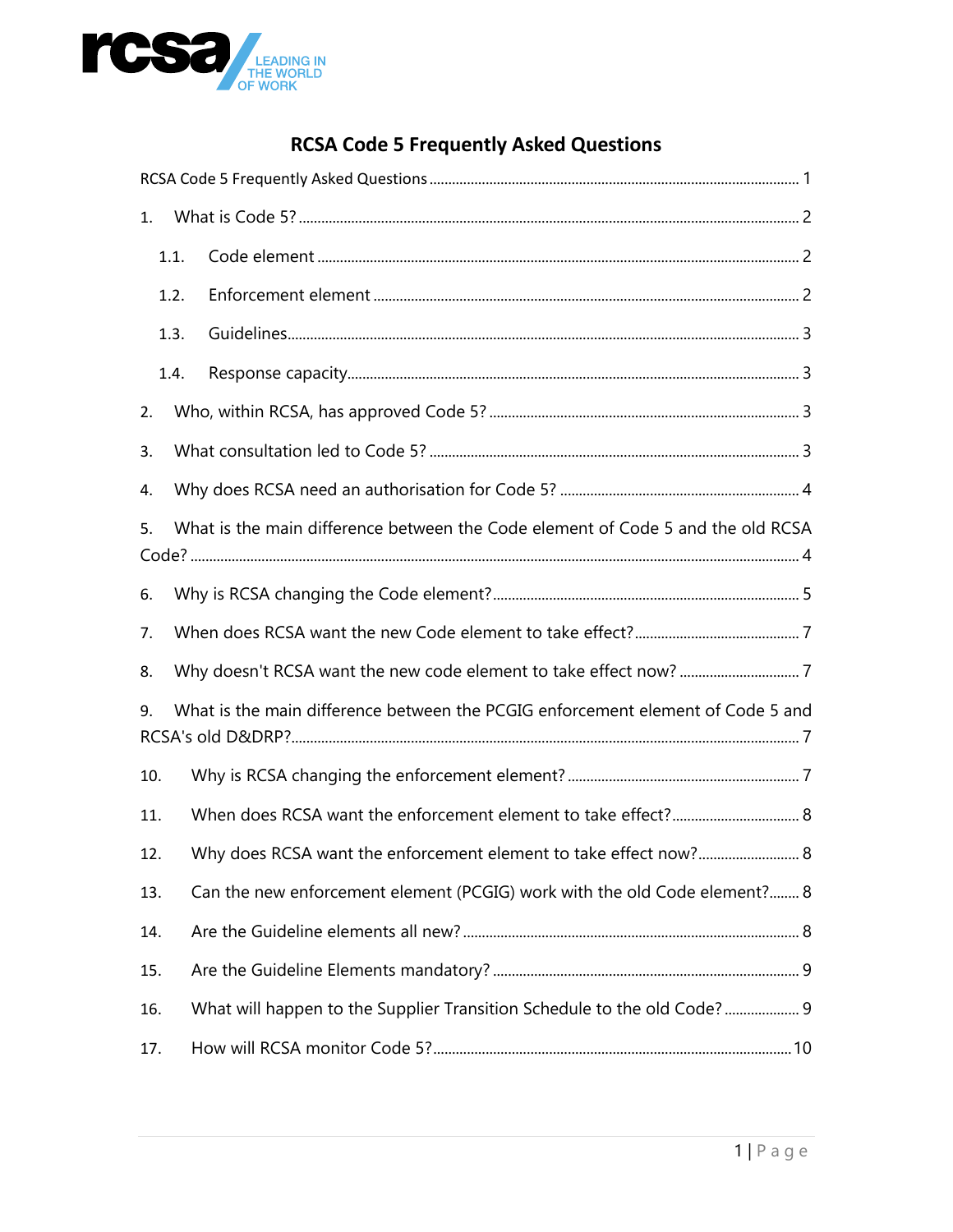<span id="page-1-0"></span>

## **1. What is Code 5?**

"Code 5" is the name given to RCSA's new professional conduct framework. It is called Code 5 because it incorporates the fifth iteration of the RCSA Code since the Association was first established.

<span id="page-1-1"></span>Code 5 consists of the following elements:

#### **1.1.** *Code element*

The Code element articulates standards of professional conduct and calls upon Members to develop its values of personal professionalism and to embed them in the conduct of their employment services dealings, by measures appropriate to their size and circumstances, so as to assure the operational integrity of their organisations.

In summary, the Code element articulates personal standards of:

- Diligence and competence
- Trustworthiness
- Respect
- Professional knowledge
- Cooperation.

It articulates operational standards of:

- Confidentiality
- Certainty of engagement
- Effective complaints handling
- Social sustainability
- **•** Assurance
- Continuous disclosure.

The Code element directs Members

- to meet the Code standard of professional conduct;
- <span id="page-1-2"></span>to avoid involvement in unsatisfactory professional conduct; and
- to be accountable to RCSA, through enforcement guidelines, for their conduct.

#### **1.2.** *Enforcement element*

The enforcement element, known as the Professional Conduct Grievance Intervention Guidelines ("**PCGIG**"), assists in the handling of professional conduct grievances and supports RCSA Members' commitments:

to develop values of personal professionalism; and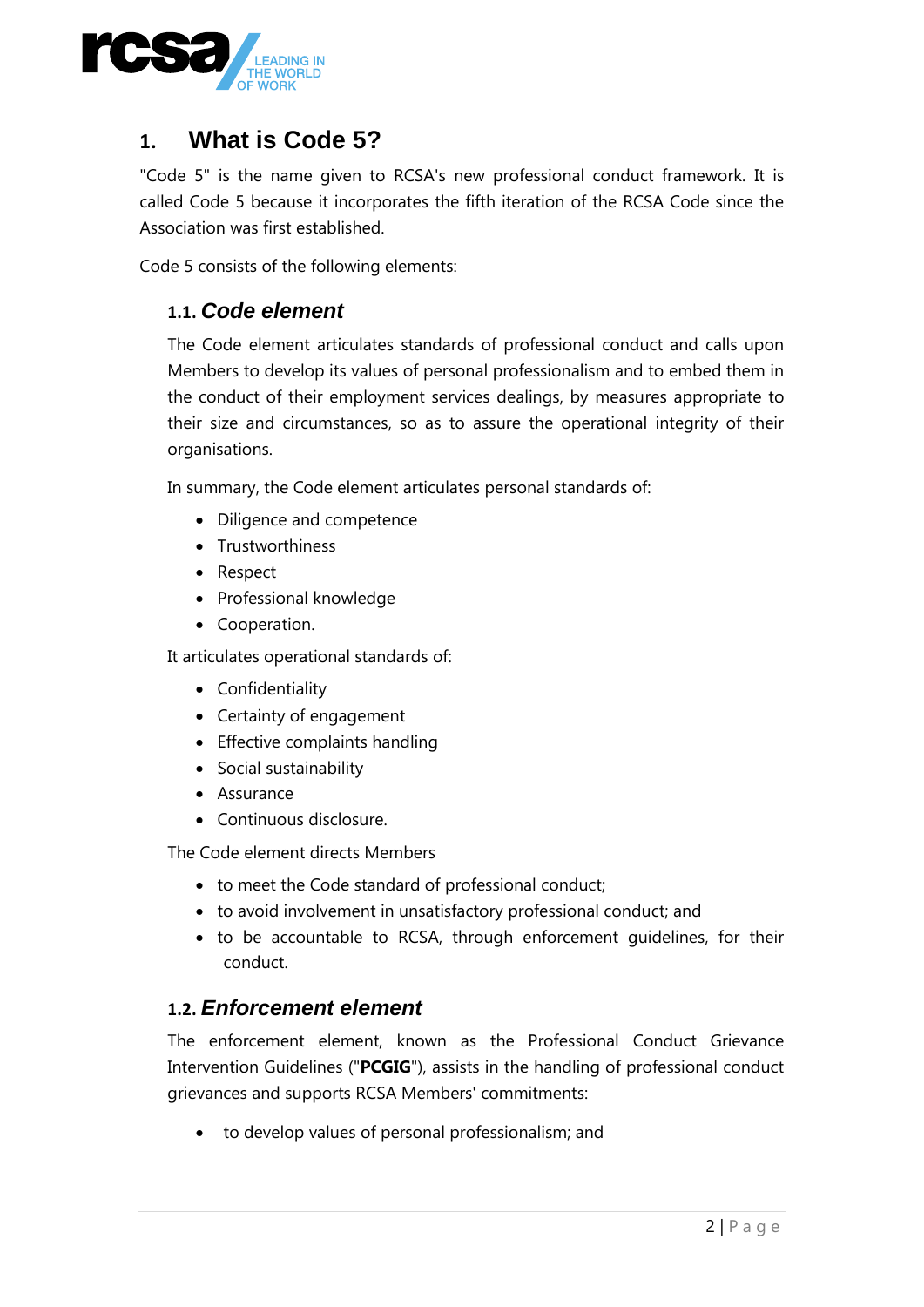

<span id="page-2-0"></span> to embed them in the conduct of their employment services dealings by measures appropriate to their size and circumstances, so as to assure the operational integrity of their organisations.

#### **1.3.** *Guidelines*

<span id="page-2-1"></span>Code Guidelines are not mandatory. However, they inform RCSA Members and the public about how the Code is likely to be interpreted and applied in specific situations involving Members. They also assist Members to conduct themselves consistently with their Code commitments.

#### **1.4.** *Response capacity*

There is scope within the Code 5 framework for RCSA to develop responses, consistent with the Code, to changes in circumstances affecting Members in their employment services dealings. That response capacity is supported by the ability:

- for the RCSA Board to make periodic statements of its strategic priorities and intent regarding the Code;
- <span id="page-2-2"></span>• to develop further Guidelines;
- to contribute to the development of consensus statements on important industry issues.

#### **2. Who, within RCSA, has approved Code 5?**

<span id="page-2-3"></span>The Code 5 framework has been approved and adopted by the RCSA Board with developmental assistance from RCSA Professional Practice Council.

## **3. What consultation led to Code 5?**

Code 5 has been in development since 2015, when RCSA consulted widely with stakeholders regarding the possible development of a code that would operate as a prescribed industry code under the Competition and Consumer Act 2010 (C'th).

That project did not proceed. However, elements of it, most notably:

- its outcomes and principles-based design philosophy,
- its recognition of the contribution made by the UN Guidelines on Business and Human Rights; and
- the awareness developed in that process that Members' services are frequently not supplied in linear supply chains, but through service networks involving functional outsourcing - a concept developed further in the process of RCSA StaffSure consultations.

The Code and enforcement elements were put out to Member survey, with a majority of respondents supporting Code 5 as an improvement on RCSA's existing professional conduct framework.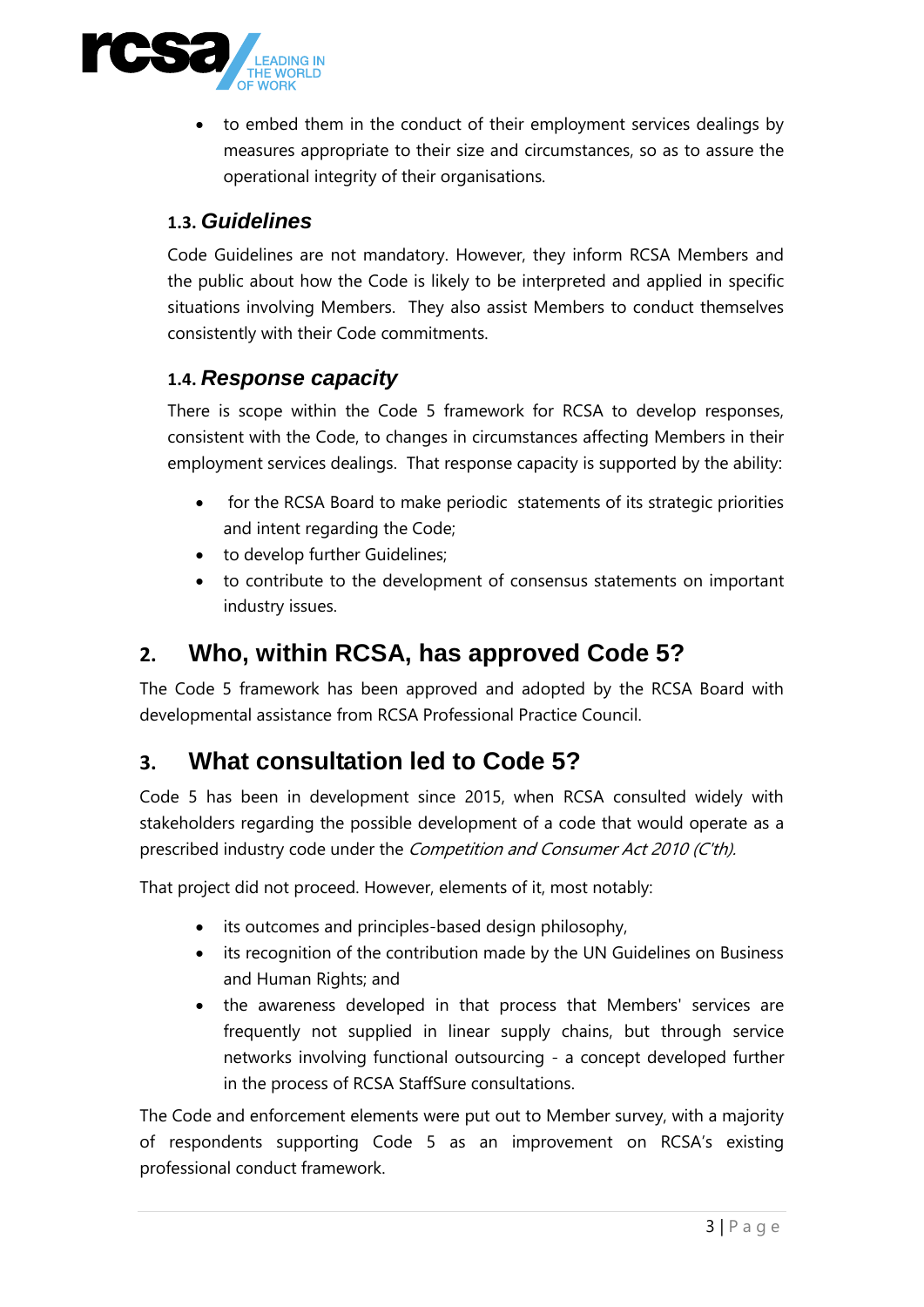<span id="page-3-0"></span>

# **4. Why does RCSA need an authorisation for Code 5?**

RCSA requires an authorisation for its Code 5 framework because the Code, given RCSA's market presence, may be thought to lessen competition in the market for the supply of workforce services or the market for association services.

<span id="page-3-1"></span>Authorisation is also sought because the power to impose sanctions, such as expulsion or suspension, may be thought to exclude competitors from those markets in certain circumstances - e.g. where clients or customers require their workforce services suppliers to be members of an industry association that has accountability procedures to assure the professionalism of its members.

## **5. What is the main difference between the Code element of Code 5 and the old RCSA Code?**

The old Code is largely a rules-based Code that requires Members to comply with all laws, some of which are highlighted in the Code.

The Code element of Code 5 articulates standards of personal professionalism and operational integrity which Members are called upon to embed in their workforce services dealings.

Properly understood, the General Principles of the old Code also stated a broad standard of professional conduct, though in somewhat vague terms. For example, General Principle 1 of the Old Code stated:

> Members must act in a manner that is becoming of a Member and, to that end, observe a high standard of ethics, probity and professional conduct which requires not simply compliance with the law; but extends to honesty, equity, integrity, social and corporate responsibility in all dealings and holds up to disclosure and to public scrutiny.

The Specific Principles of the Old Code, covering such matters as confidentiality & privacy', honest representation, legal compliance, and safety & security largely restated existing legal compliance obligations to exemplify part of what was encompassed by the General Provision.

Other provisions of the old Code, such as work relationships, professional knowledge, certainty of engagement, and good order similarly exemplify part what was encompassed within by the General Provision, but with less of a legal compliance and more of an operational focus.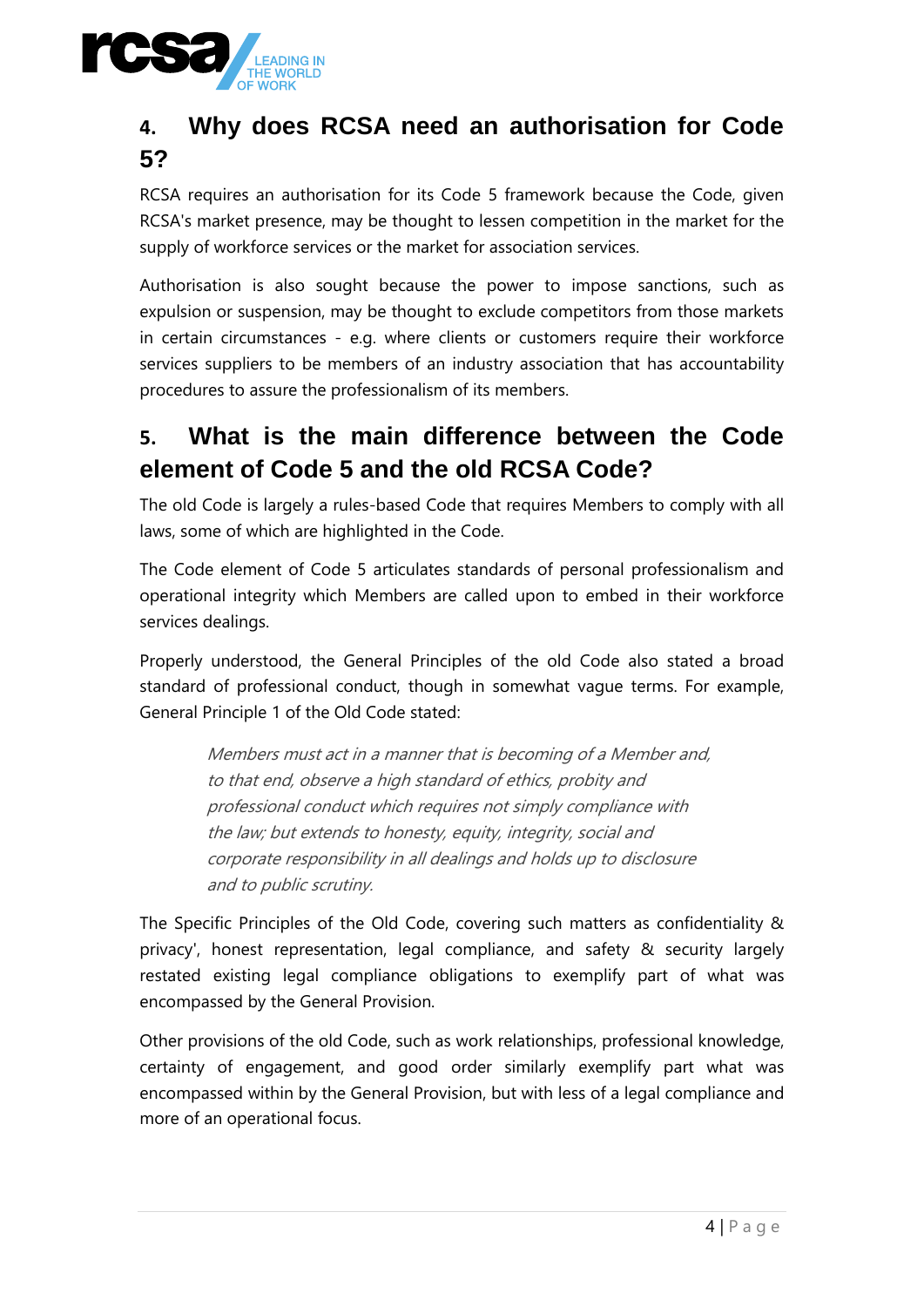

The values of personal professionalism and operational integrity now articulated in Code 5 are a more thorough, more complete, and more contemporary statement of the General Principle found in the Old Code.

In that sense both Codes can be seen to spring from the same root of concern namely the object for which RCSA is formed - to promote excellence, enterprise and integrity in the businesses of all Members and of individuals engaged by those businesses. However, they do so in different ways that largely reflect the prevailing regulatory environment in which they were developed and in which they have been intended to operate.

#### <span id="page-4-0"></span>**6. Why is RCSA changing the Code element?**

RCSA's Code was originally developed to provide a common framework for regulating Members' conduct across state and national boundaries in an environment where, following the competition and red tape reforms of the 1990s and early 2000s, gaps and inconsistencies were frequently encountered.

The old Code therefore developed as a rules-based Code, which required Members to observe "all laws" as a means of creating a point of interaction with RCSA's Disciplinary and Dispute Resolution Procedures (D&DRP).

The Code and the D&DRP thus developed with a legalistic orientation.

The environment has changed.

RCSA is therefore now changing the Code element of its Code 5 framework to more clearly differentiate its interest in supporting and maintaining the professional conduct of its Members from the interest of statutory regulators and civil litigants in regulatory enforcement and civil remedy proceedings.

The need for differentiation has arisen because of the regulatory and legislative developments which, in recent years, have not only seen the introduction of new initiatives, such as labour hire licensing and modern slavery protections, but also of nationalisation and harmonisation of laws that previously operated inconsistently at state and territory level. WHS laws, workplace laws, privacy laws, and the Australian Consumer Law are clear examples.

Additionally, increases in the range of penalties in many regulatory areas - including e.g. the imposition of terms of imprisonment in labour hire and work health and safety areas; and substantially increased fines in most areas - have meant that a rulesbased Code supported by voluntary domestic enforcement procedures no longer sits comfortably alongside more rigorous statutory enforcement models.

One would not, for example, want to see an RCSA Ethics Committee hearing or arbitration by the Australian Disputes Centre for alleged contravention of the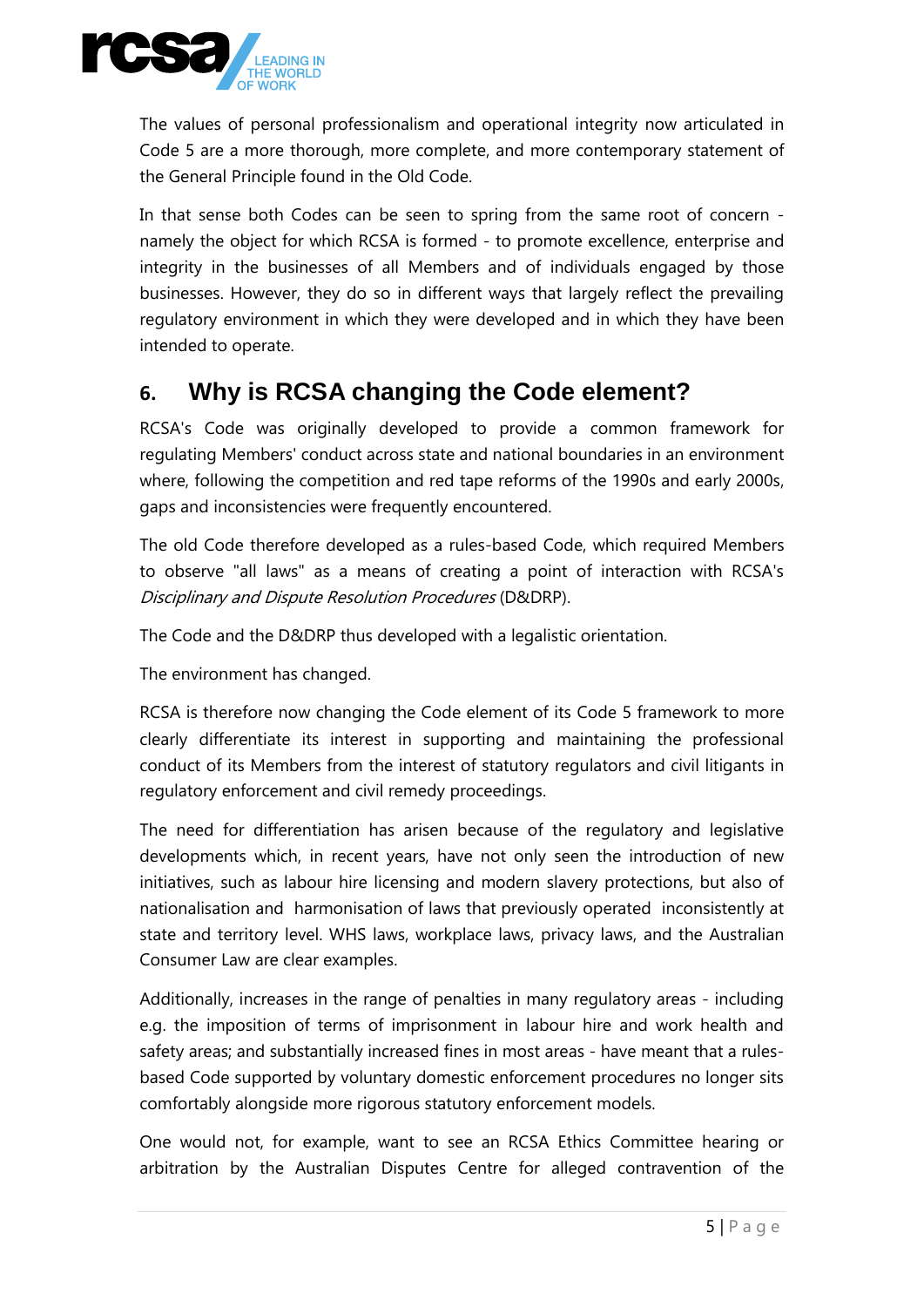

"comply with all laws" provision of the old Code proceeding in parallel with a criminal prosecution in Queensland for breach of a labour hire licensing prohibition with potential imprisonment in the event of a finding of guilt, or a licence cancellation proceeding.

One can readily imagine the problems that would arise for a domestic tribunal, such as RCSA's Ethics Committee, around issues of comity, privilege against penalty and the like.

It is important to appreciate that schemes such as Queensland's and Victoria's state labour hire licensing schemes affect interstate operators and contain cross-over forfeiture provisions such that a contravention in one state will affect the entitlement to hold a licence in another.

They also link to a wide range of "relevant laws" - thereby bringing those state and federal laws within the field of view of a single state regulator, on the complaint of a wide range of "interested persons" (whether directly affected by the licence holder's conduct or not).

The scale of the concern regarding interaction between the RCSA Code and the statutory schemes is indicated by the fact that there are now 3,000 labour hire licences issued in Queensland and, therefore, 3,000 providers brought within the reach of the criminal justice system.

With similar legislation passed in Victoria and due to commence later this year and the prospect of federal legislation already being touted if a Labor government is formed after the next federal election, the scale of concern will only grow,

It is in that context that RCSA considers that a rules-based Code, supported by enforcement procedures of a domestic, lay and voluntary tribunal, no longer sits comfortably alongside more rigorous statutory enforcement and civil remedy models.

At the same time, there is a renewed focus on articulating and raising standards of professionalism against declining levels of trust.

That interest is already being addressed through RCSA's StaffSure Certification Programme, which provides third-party assurance that a StaffSure certified workforce services provider (not limited to RCSA Members) is reputable and will seek to comply with its legal obligations.

The new Code is therefore seen as a natural development of that trend, leading to a requirement that membership of RCSA, and adherence to a Code for Professional Conduct designed as a statement of professional values and values of operational integrity, assures a level of professionalism that extends to all Members.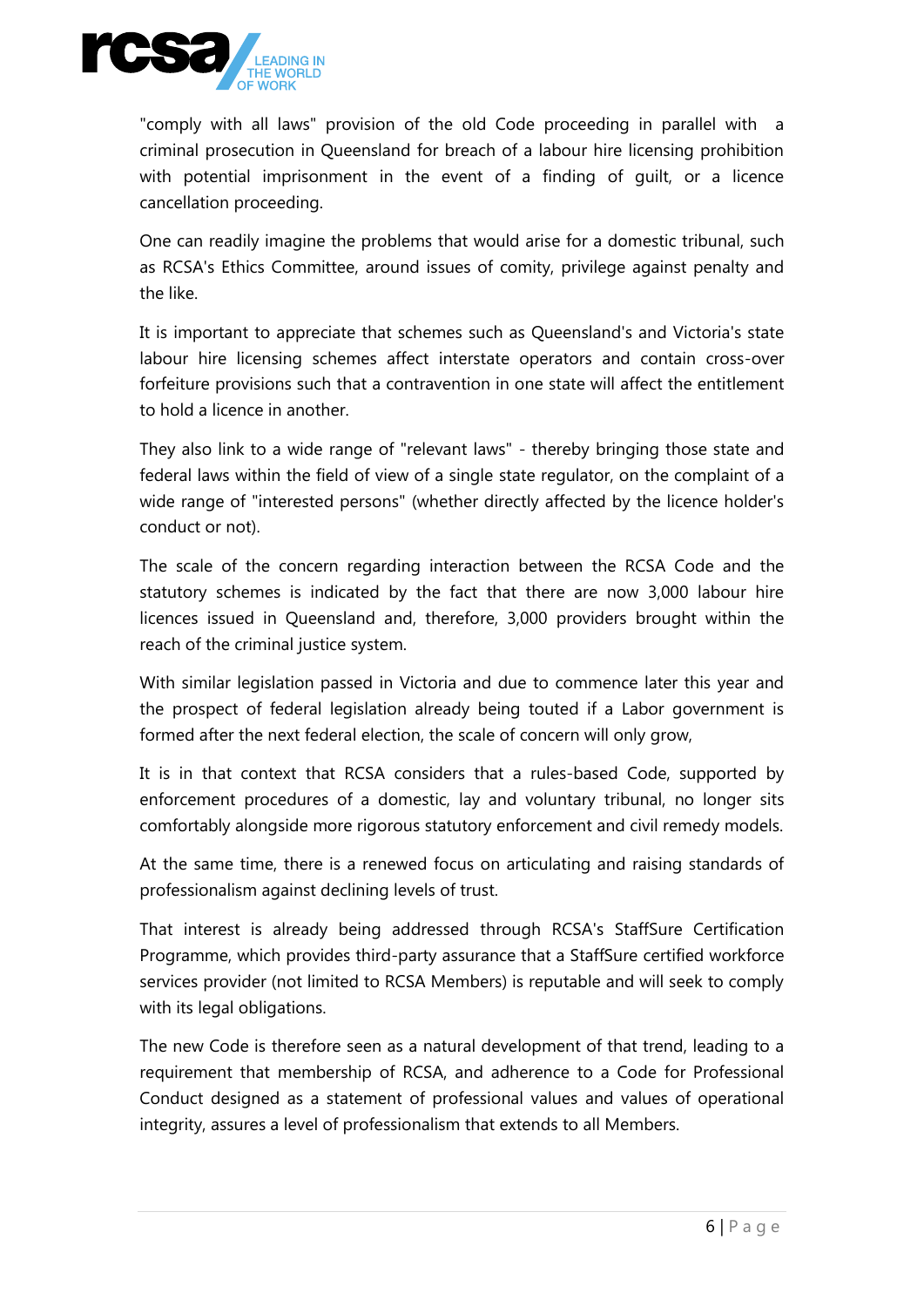

<span id="page-6-0"></span>Such a scheme is capable of sitting comfortably alongside the more rigorous statutory enforcement and civil remedy models, and that is why RCSA is changing the Code element of Code 5.

## <span id="page-6-1"></span>**7. When does RCSA want the new Code element to take effect?**

RCSA is proposing that the new Code element will take effect in March 2020.

## **8. Why doesn't RCSA want the new code element to take effect now?**

RCSA wants to defer the date for commencement of the new Code element to allow time for Members to become familiar with the new Code and to provide opportunities for Members to be trained in its provisions.

RCSA also wants to allow sufficient lead time to let the Board make a statement of strategic priorities and intent so that Members can begin to establish and adapt practices and procedures to meet the operational standards set by the Code.

<span id="page-6-2"></span>Additionally, RCSA recognises that some clients may have adopted provisions of the old RCSA Code - e.g. the Transition Schedule - as a basis for their dealings with Members (and in some cases even with non-Members). Deferral of the date for commencement will give such clients time to update the basis of their dealings with Members should they choose to do so.

# **9. What is the main difference between the PCGIG enforcement element of Code 5 and RCSA's old D&DRP?**

The main difference between the PCGIG enforcement element of Code 5 and the old D&DRP is that the PCGIG are focused more strongly and precisely on promoting professional conduct, rather than on detecting and punishing Code breaches.

The PCGIG also provide a more robust framework for allocating grievances to appropriate resolution pathways much earlier in the process.

<span id="page-6-3"></span>The available resolution pathways under the PCGIG are additionally configured to reflect recent advancements in the field of conflict resolution.

## **10. Why is RCSA changing the enforcement element?**

The enforcement element is changing so that the Code 5 framework can sit comfortably alongside more rigorous statutory enforcement and civil remedy models.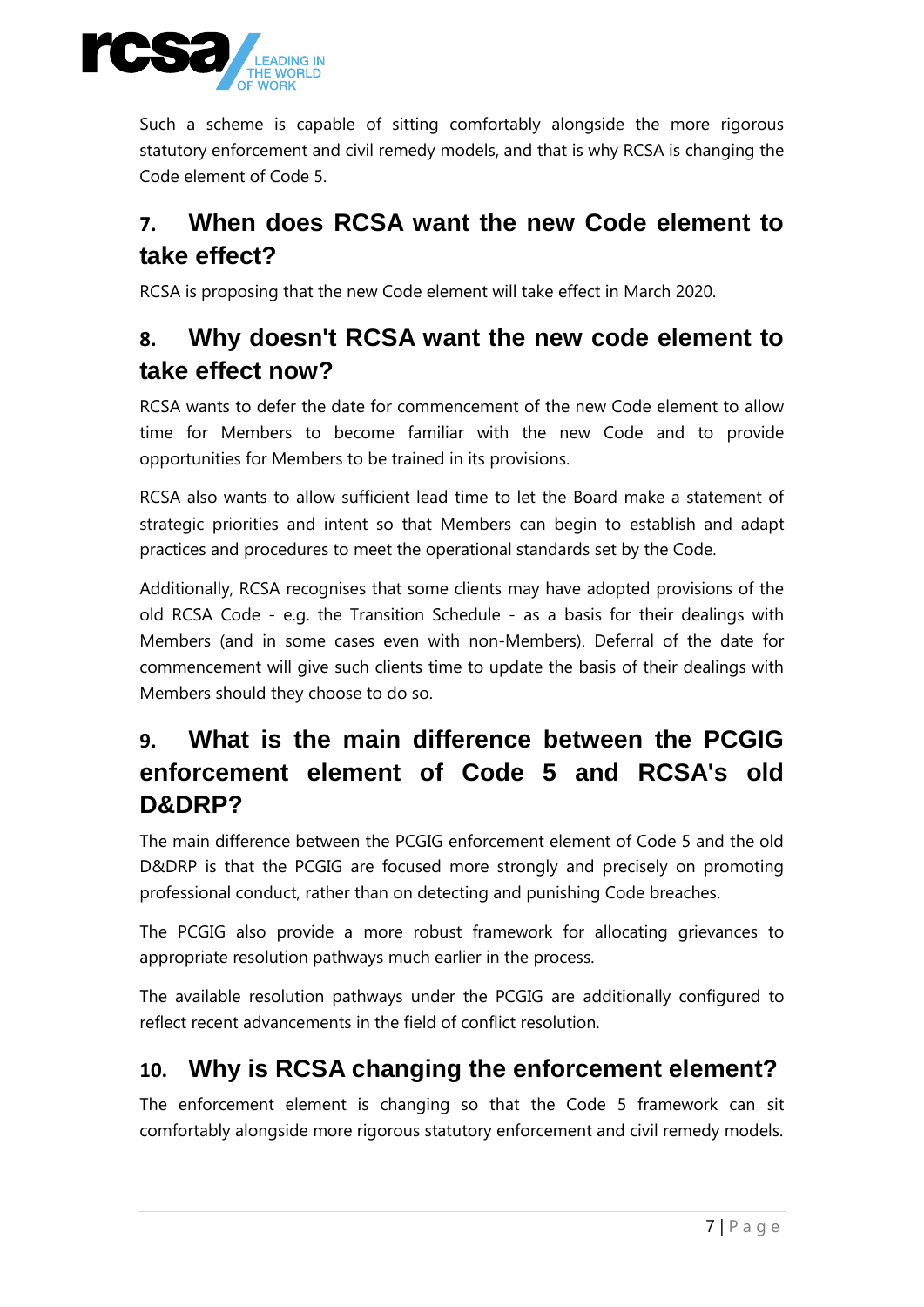<span id="page-7-0"></span>

# **11. When does RCSA want the enforcement element to take effect?**

<span id="page-7-1"></span>RCSA would like to new Enforcement element (PCGIG) to take effect as soon as possible - i.e. March 2019.

# **12. Why does RCSA want the enforcement element to take effect now?**

RCSA wants the new Enforcement element (PCGIGs) to take effect now because:

- They are more effective and efficient;
- They integrate better with external and regulatory enforcement procedures;
- <span id="page-7-2"></span>• They are kinder to all parties; and
- Members will have time to become familiar with them and they will already be in place and operating smoothly when the new Code element commences.

## **13. Can the new enforcement element (PCGIG) work with the old Code element?**

Yes.

The new Code and the old Code both stem from the same root - namely the object for which RCSA is formed - to promote excellence, enterprise and integrity in the businesses of all Members and of individuals engaged by those businesses.

They are simply different expressions what that entails.

The Old Code largely demonstrates a selective focus on legal compliance as the means of achieving that objective; the New Code demonstrates a preference to focus on professional values to achieve the objective.

Likewise, the old D&DRP and the new PCGIG both stem from the same root - namely RCSA's objective of fostering ethical and procedural best practice among Members and the need to operationalise the means of doing so beyond the formal arbitration procedure provided by the Constitution.

<span id="page-7-3"></span>Moreover, the processes of grievance intervention, counselling, conduct recommendation, conduct review, investigation, determination, resolution by undertaking, and arbitration already contained in the D&DRP are all found in the PCGIG. They are just configured differently, and with more of a focus on early resolution.

## **14. Are the Guideline elements all new?**

Most of the Guideline elements are updated versions of "best practice" materials that have previously been available to RCSA Members.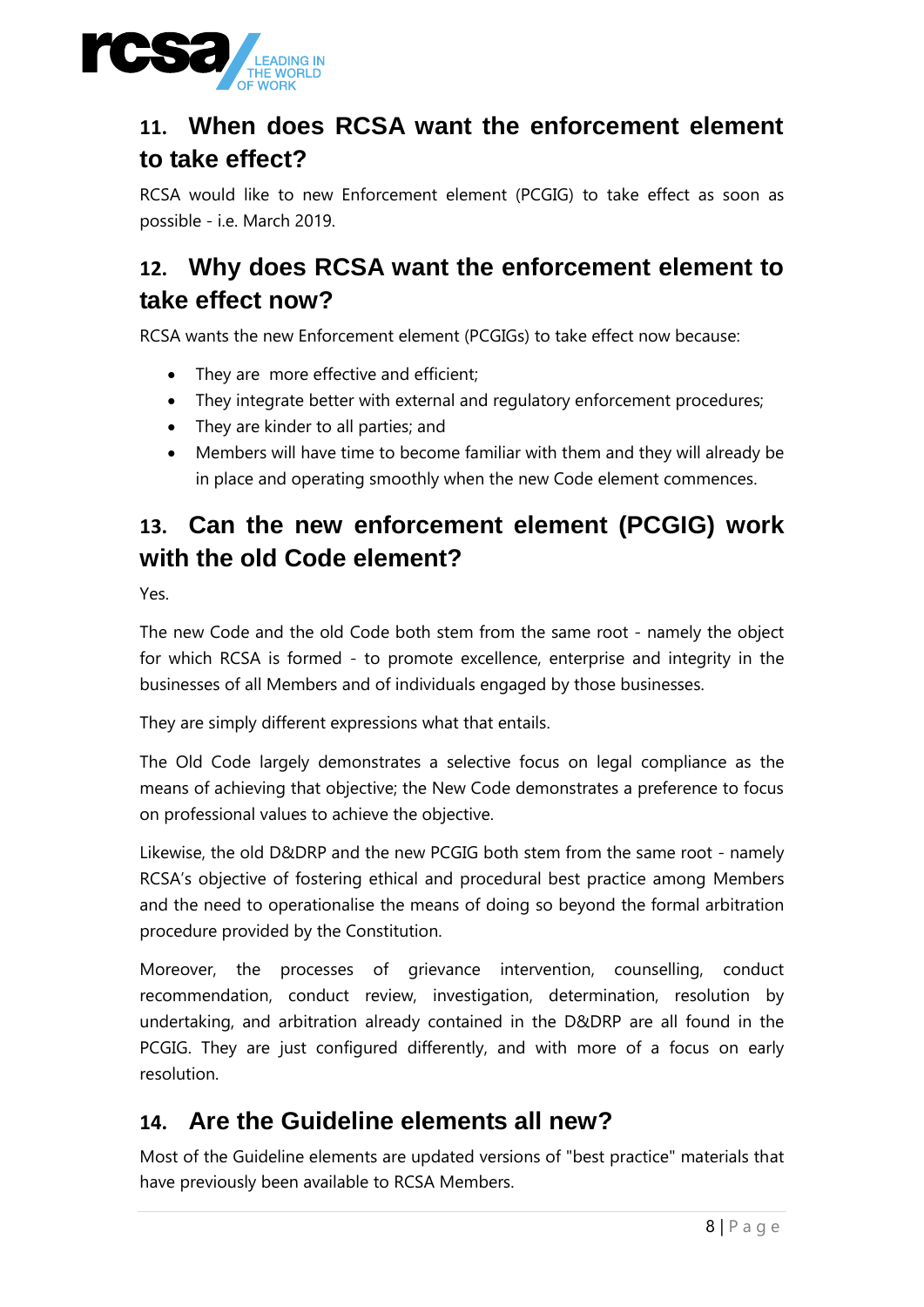

RCSA has had templates and guidance materials that have been available for the use of Members for many years.

To that extent, the Recruitment Fees & Related Costs Guideline, the Client Services Agreement Guideline and the Supplier Transition Guideline can be regarded as updated versions of materials that have been available to RCSA Members for some time.

The Service Networks (General) Guideline is an explanatory document that presents the service network concept, which was developed for RCSA's StaffSure Certification Programme.

By presenting these Guidelines as part of the Code 5 framework, RCSA hopes to provide greater transparency and integrate them more closely with the professional and operational values promoted by the Code.

<span id="page-8-0"></span>To that end, each of the four Code Guidelines forming part of the Code 5 framework includes a panel that graphically indicates how the Guideline relates to the Code 5 standards.

#### **15. Are the Guideline Elements mandatory?**

No.

Guideline elements are not mandatory. Outcomes are strongly recommended by RCSA as outcomes that Members should achieve consistently with the Code.

<span id="page-8-1"></span>Likewise, directions describe what Members should do, rather than what they must do.

## **16. What will happen to the Supplier Transition Schedule to the old Code?**

The Supplier Transition Schedule now appears as Code Guideline 2019/04.

It is based on a version that was developed after extensive consultation with stakeholders which took place during 2015-2016, when RCSA was developing its proposal for prescription of a code under the *Competition and Consumer Act*.

Code Guideline 2019/04 operates to the same intent as the Supplier Transition Schedule to the Old Code, but is expressed less prescriptively and clarifies that, in the absence of contractual, industrial or other legal obligation, no obligation falls upon workforce providers (including Members) to transition their workforces or workseeker connections as part of a supplier transition.

That has always been the position under the RCSA Authorised Code, but RCSA received feedback that users were sometimes uncertain in that regard.